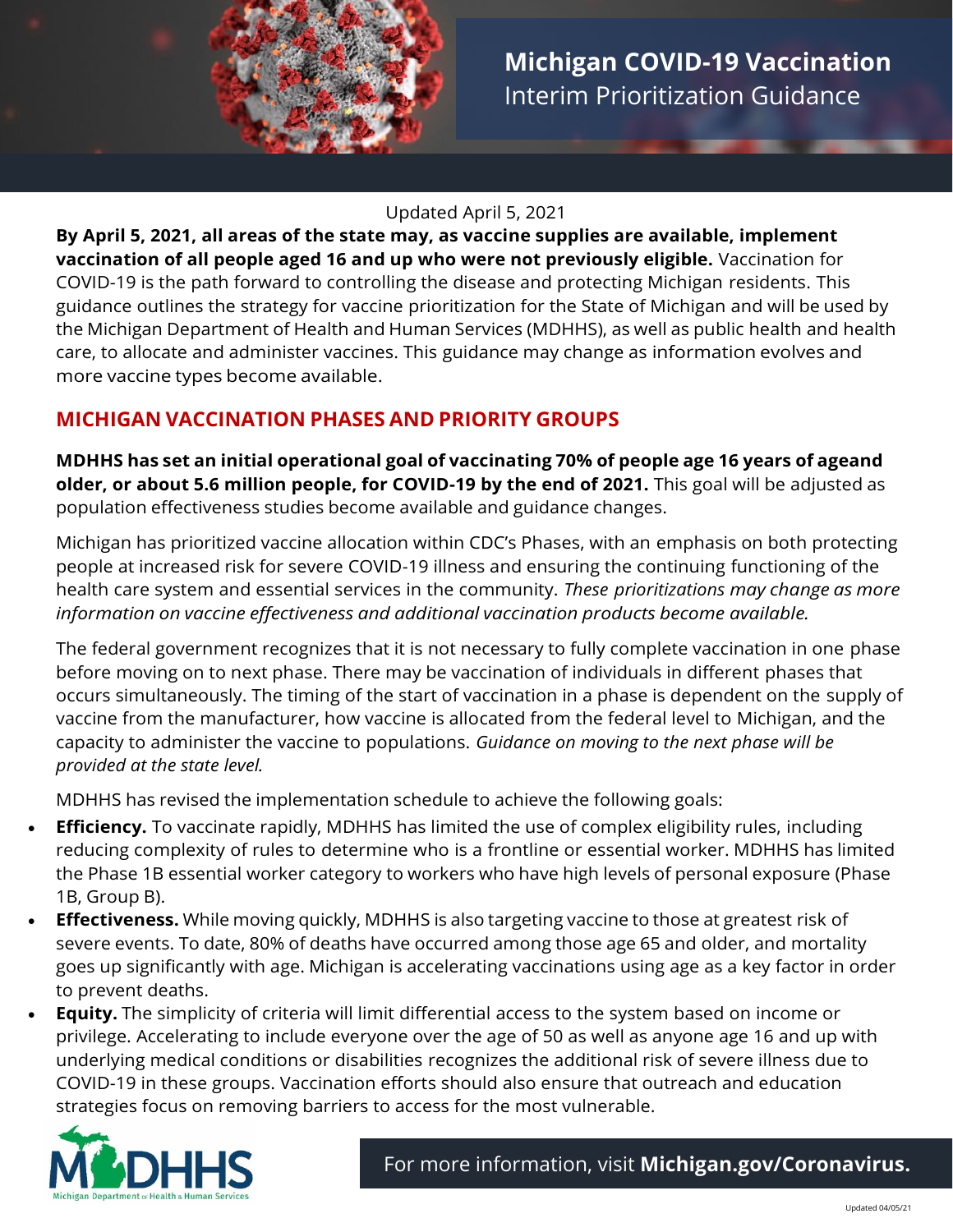## **MICHIGAN COVID-19 VACCINATION IMPLEMENTATION SCHEDULE**

The anticipated implementation schedule for moving through the CDC Phases is illustrated below. This schedule is provisional and will change over time.

|                |                                               | <b>Estimated schedule for first doses administered</b> |     |     |           |            |     |      |      |     |      |     |     |            |
|----------------|-----------------------------------------------|--------------------------------------------------------|-----|-----|-----------|------------|-----|------|------|-----|------|-----|-----|------------|
|                | Phase People covered                          | <b>Dec</b>                                             | Jan | Feb | March     | April      | May | June | July | Aug | Sept | Oct | Nov | <b>Dec</b> |
| 1A             | <b>Healthcare workers</b>                     |                                                        |     |     |           |            |     |      |      |     |      |     |     |            |
|                | Long term care residents and                  |                                                        |     |     |           |            |     |      |      |     |      |     |     |            |
|                | staff                                         |                                                        |     |     |           |            |     |      |      |     |      |     |     |            |
| 1B             | 75 years+ not covered above                   |                                                        |     |     |           |            |     |      |      |     |      |     |     |            |
|                | Prioritized frontline responders              |                                                        |     |     |           |            |     |      |      |     |      |     |     |            |
|                | School and child care staff                   |                                                        |     |     |           |            |     |      |      |     |      |     |     |            |
|                | Corrections staff and detained<br>individuals |                                                        |     |     |           |            |     |      |      |     |      |     |     |            |
|                | Agriculture/food processing<br>workers        |                                                        |     |     | March 1st |            |     |      |      |     |      |     |     |            |
|                | Other essential frontline workers             |                                                        |     |     |           |            |     |      |      |     |      |     |     |            |
| 1 <sup>C</sup> | 65-74 years old                               |                                                        |     |     |           |            |     |      |      |     |      |     |     |            |
|                | 50-64 with disabilities/pre-                  |                                                        |     |     |           |            |     |      |      |     |      |     |     |            |
|                | existing conditions                           |                                                        |     |     | March 8th |            |     |      |      |     |      |     |     |            |
|                | Caregivers of children with                   |                                                        |     |     |           |            |     |      |      |     |      |     |     |            |
|                | special health care needs                     |                                                        |     |     | March 8th |            |     |      |      |     |      |     |     |            |
|                | 16-49 with disabilities/pre-                  |                                                        |     |     |           |            |     |      |      |     |      |     |     |            |
|                | existing conditions                           |                                                        |     |     |           | March 22nd |     |      |      |     |      |     |     |            |
|                | Remaining essential workers                   |                                                        |     |     |           |            |     |      |      |     |      |     |     |            |
| $\overline{2}$ | 50 to 64 years not covered above              |                                                        |     |     |           | March 22nd |     |      |      |     |      |     |     |            |
|                | 16 to 49 years not covered above              | April 5th                                              |     |     |           |            |     |      |      |     |      |     |     |            |

As providers are scheduling appointments, they should consider an individual's risk of exposure due to employment or their vulnerability to severe disease in determining how to schedule appointments.

**By March 1, 2021**, all areas of the state may, as vaccine supplies are available, implement vaccination of people who are frontline essential workers in the food processing and agricultural industries.

**By March 8, 2021**, all areas of the state may, as vaccine supplies are available, implement vaccination of people who are aged 50 and up with medical conditions and/or disabilities, as well as caregiver family members and guardians age 16 and older of children who have special health care needs (part of Phase 1C Groups B and C).

**By March 22, 2021**, all areas of the state may, as vaccine supplies are available, implement vaccination of people who are aged 50 and up (part of Phase 2), as well as vaccination of people aged 16 and up who have disabilities and/or medical conditions, as well as their caregiver family members and guardians.

**By April 5, 2021,** all areas of the state may, as vaccine supplies are available, implement vaccination of all people aged 16 and up who were not previously eligible.

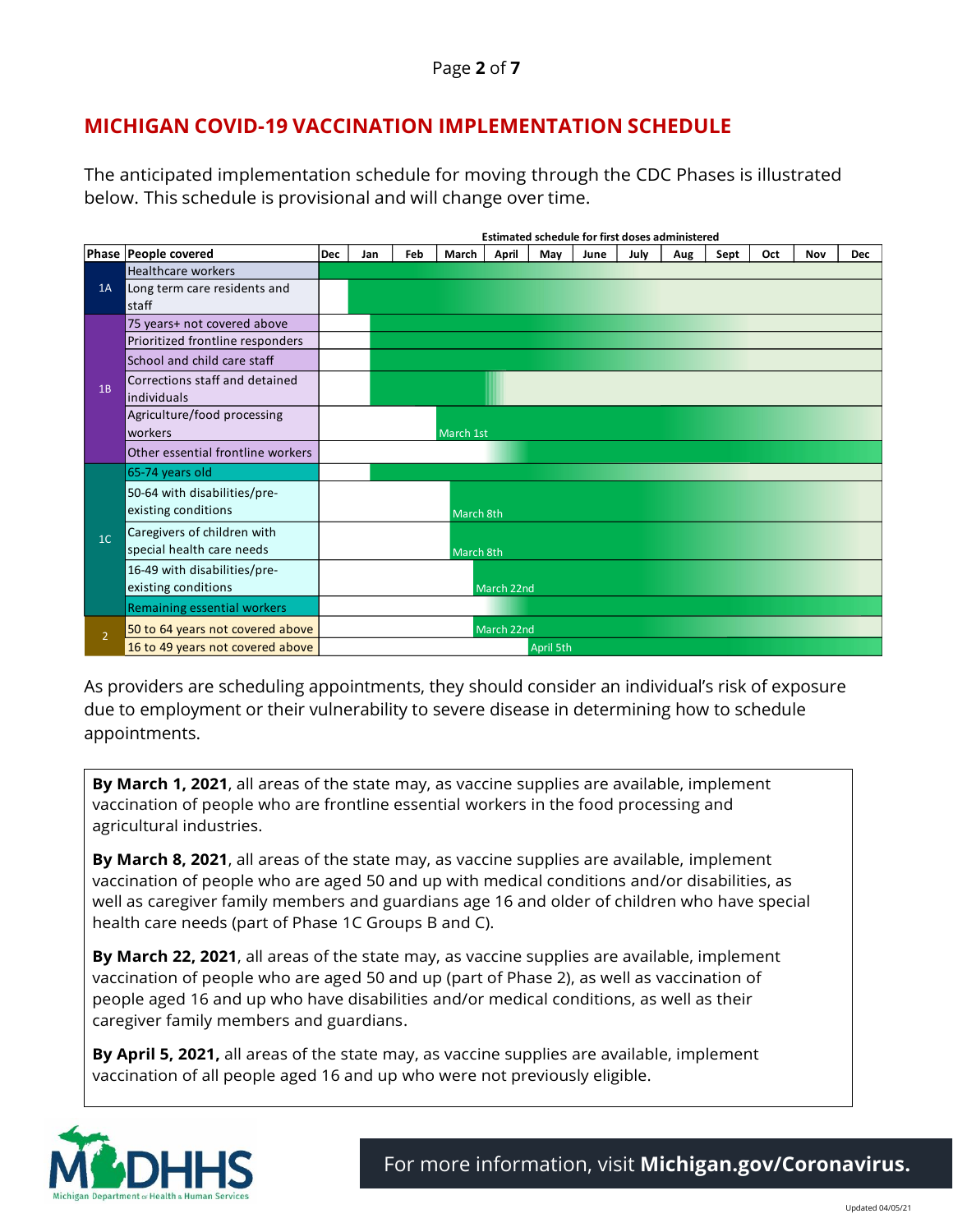### **DETAIL ON VACCINATION PHASES**

MDHHS recommends that staff providing vaccination clinics to others be vaccinated before they begin participating in clinics.

While there is not currently data on the safety and efficacy of Pfizer's, Moderna's, or Johnson and Johnson's COVID-19 vaccines in pregnant women, the CDC has recommended that pregnant women may be offered the vaccine within the priority group they fit in, upon consultation with their medical provider.

#### **PHASE 1A: Paid and unpaid persons serving in health care settings who have the potential for direct or indirect exposure to patients or infectious materials and are unable to work from home as well as residents in long-term care facilities.**

**Priority One:** Keep critical health care infrastructure open and functioning (i.e., hospitals, critical care units, and emergency medical response systems) through vaccination of staff who perform direct patient care and work in critical areas including: Group A: Emergency medical service providers, including medical first responders Group B: General medical floor Group C: Emergency department Group D: Intensive care units

**Priority Two:** Prevent outbreaks and protect residents in long-term care facilities. Group A: Vaccinate workers who have direct contact with large number of vulnerable residents. Note: this would include staff who come in and out of the buildings.

- Skilled nursing facility staff
- Psychiatric hospital staff
- Homes for aged staff
- Adult foster care centers staff
- Assisted living facility staff
- Home health care workers caring for high risk clients with large patient loads (e.g., people with a tracheostomy/ventilator at home)

Group B: Vaccinate vulnerable residents in long-term care facilities.

- Skilled nursing facility residents
- Psychiatric hospitals patients
- Homes for aged residents
- Adult foster care centers residents
- Assisted living facility residents

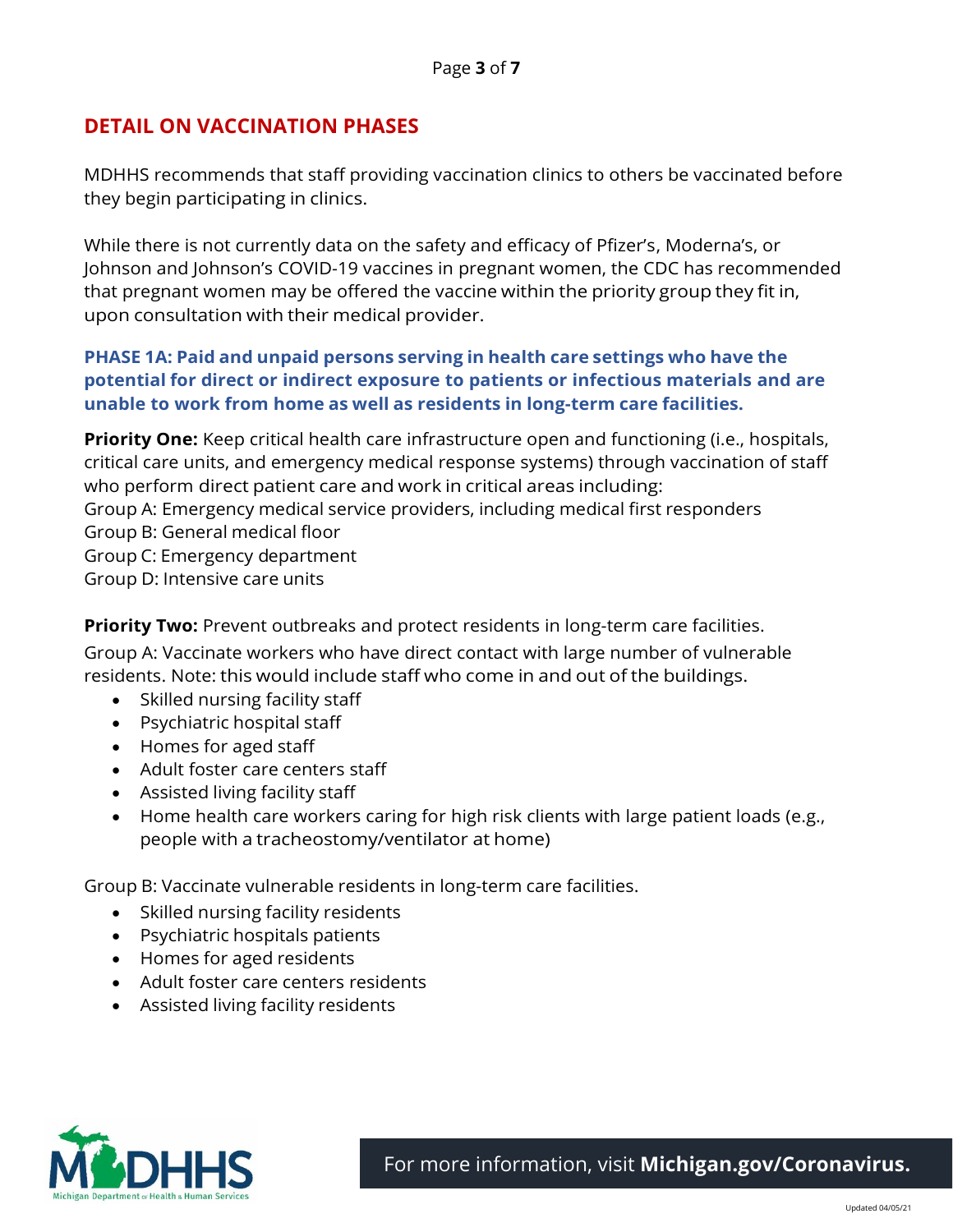**Priority Three:** Keep necessary health care infrastructure functioning.

Group A: Vaccinate workers with direct patient contact who conduct high risk procedures (e.g., dentists, endoscopy, dialysis). This category includes mortuary workers.

Group B: Vaccinate other workers who have direct patient contact, including outpatient, urgent care, ambulatory care, and home health care.

Group C: Vaccinate workers with specialized skills critical to health care system functioning who have indirect patient contact (e.g., hospital and public health laboratories, pharmacy, and medical waste handlers).

### **PHASE 1B: Persons 75 years of age or older, frontline essential workers in critical infrastructure, and residents in congregate settings not covered in Phase 1A.**

Group A: Persons 75 years of age or older not covered in Phase 1A. This includes those in a congregate setting that were not reached in Phase 1A.

Group B: Prioritized frontline workers whose work role has frequent or intense exposure, and, due to the nature of the work, are not able to maintain social distance. For example, a first responder may have to physically touch other people in their response, and a child care provider cannot maintain social distance from children when caring for their physical needs. Per [CDC guidance,](https://www.cdc.gov/coronavirus/2019-ncov/community/correction-detention/vaccine-faqs.html) vaccinating staff and incarcerated/detained persons is recommended because of shared increased risk of disease. The specific prioritized categories are:

- Pre-Kindergarten through high school teachers, support staff and child care workers who usually have direct contact with children
- First responders not covered in Phase 1A (e.g., firefighters, police, conservation officers, inspectors)
- Corrections workers (e.g., staff in prisons, jails, juvenile justice facilities) and incarcerated or detained individuals, due to shared increased risk of disease and the difficulty in controlling outbreaks in correctional facilities [\(COVID-19 Vaccine FAQs in](https://www.cdc.gov/coronavirus/2019-ncov/community/correction-detention/vaccine-faqs.html)  [Correctional and Detention Centers | CDC\)](https://www.cdc.gov/coronavirus/2019-ncov/community/correction-detention/vaccine-faqs.html).
- Workers in homeless shelters, as well as residents, given congregate settings could facilitate the spread of infection.
- Workers in congregate child care institutions\*, and adult and child protective services.

\*Consistent with the March 2, 2021 U.S. Department of Health and Human Services Secretarial Directive for Prioritization of COVID-19 Vaccines and Administration for Certain Educational and Childcare Workers, the State of Michigan will continue to make available and administer COVID-19 vaccines to school and child care staff, including but not limited to "those who work in preprimary, primary, and secondary schools, as well as Head Start and Early Head Start programs (including teachers, staff, and bus drivers) and those who work as or for licensed child care providers, including center-based and family care providers."

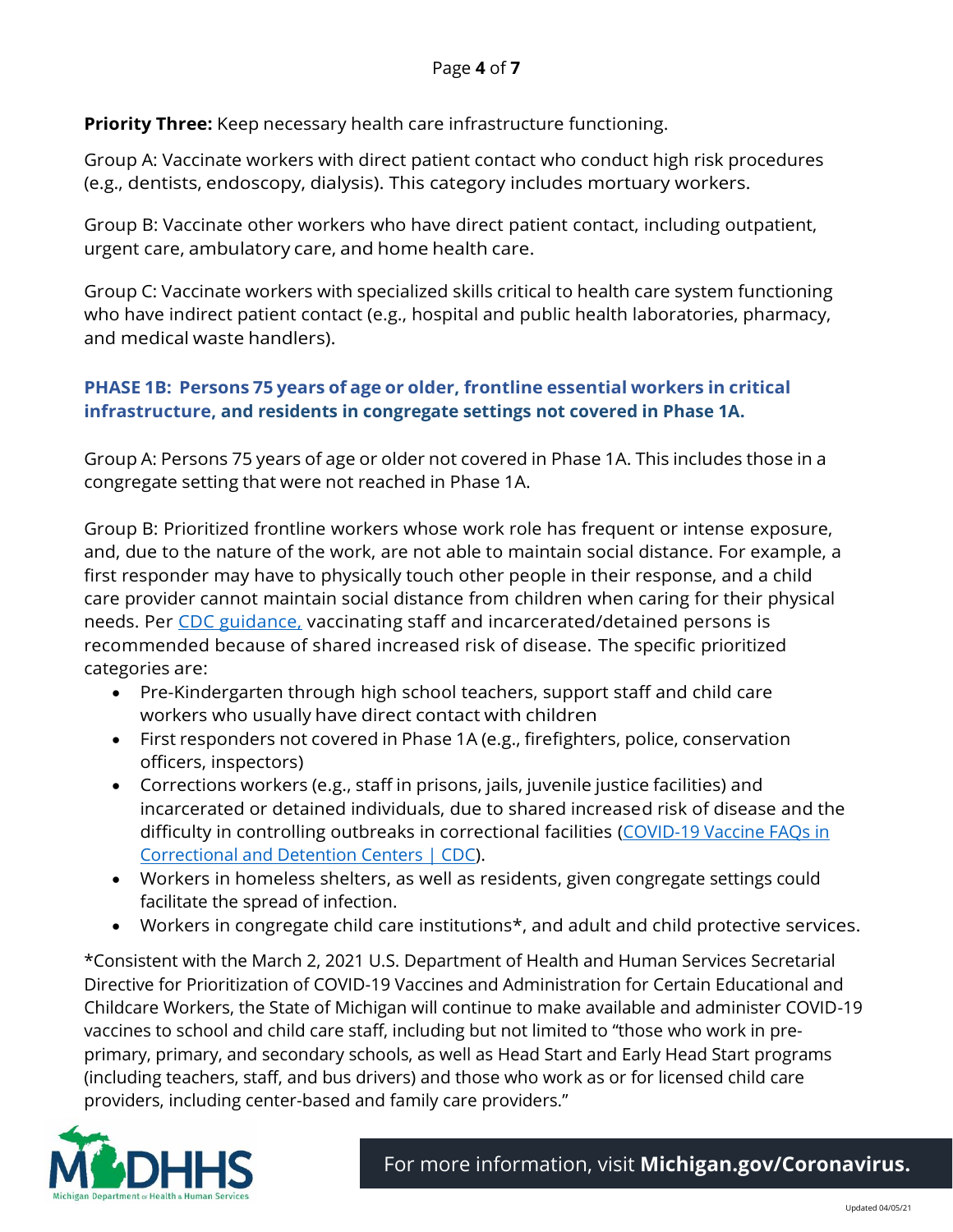Group C: Other frontline essential workers in sectors essential to the functioning of society and are at substantially higher risk of exposure to SARS-CoV-2 because their work-related duties must be performed on site and involve being in close proximity (i.e., within 6 feet) to the public or to coworkers.

Frontline essential workers in critical infrastructures included by ACIP are:

- Food and agriculture workers;
	- o Detailed information about current prioritization of food processing and agriculture workers is available [here.](https://www.michigan.gov/documents/coronavirus/Ag_Worker_Vaccine_022621_717644_7.pdf)
- Critical manufacturing workers
- Public transit workers
- Grocery store workers
- U.S. Postal Service workers
- Workers with unique skill sets not covered above, such as non-hospital laboratories

If further sub-prioritization is needed of frontline essential workers due to limited vaccine supply, local health departments may consider prioritizing workers in locations of their jurisdiction where high rates of transmission and/or outbreaks have occurred and/or workers who are at increased risk for severe illness based on age or underlying medical conditions.

### **PHASE 1C: Individuals age 16 years or older at high risk of severe illness due to COVID-19 infection and some other essential workers whose position impacts life, safety, and protection during the COVID-19 response.**

Group A: Individuals age 65 to 74 years. This includes those in congregate settings that were not reached in prior Phases.

Group B: Individuals age 16 to 64 years living with disabilities\*, substance use disorders, severe mental illness, and/or with COPD, hypertension, chronic kidney disease, heart disease, diabetes, obesity or other conditions that puts them at high risk of negative [COVID-19 outcome.](https://www.cdc.gov/coronavirus/2019-ncov/need-extra-precautions/people-with-medical-conditions.html)

Group C: Caregiver family members and guardians age 16 and over of children with special health care needs, including any physical, developmental, mental, sensory, behavioral, cognitive, or emotional impairment or limiting condition that requires medical management, health care intervention and/or use of specialized services or programs. The condition may be congenital, developmental, or acquired through disease, trauma, or environmental cause and may impose limitations in performing daily self-maintenance activities or substantial limitations in a major life activity.

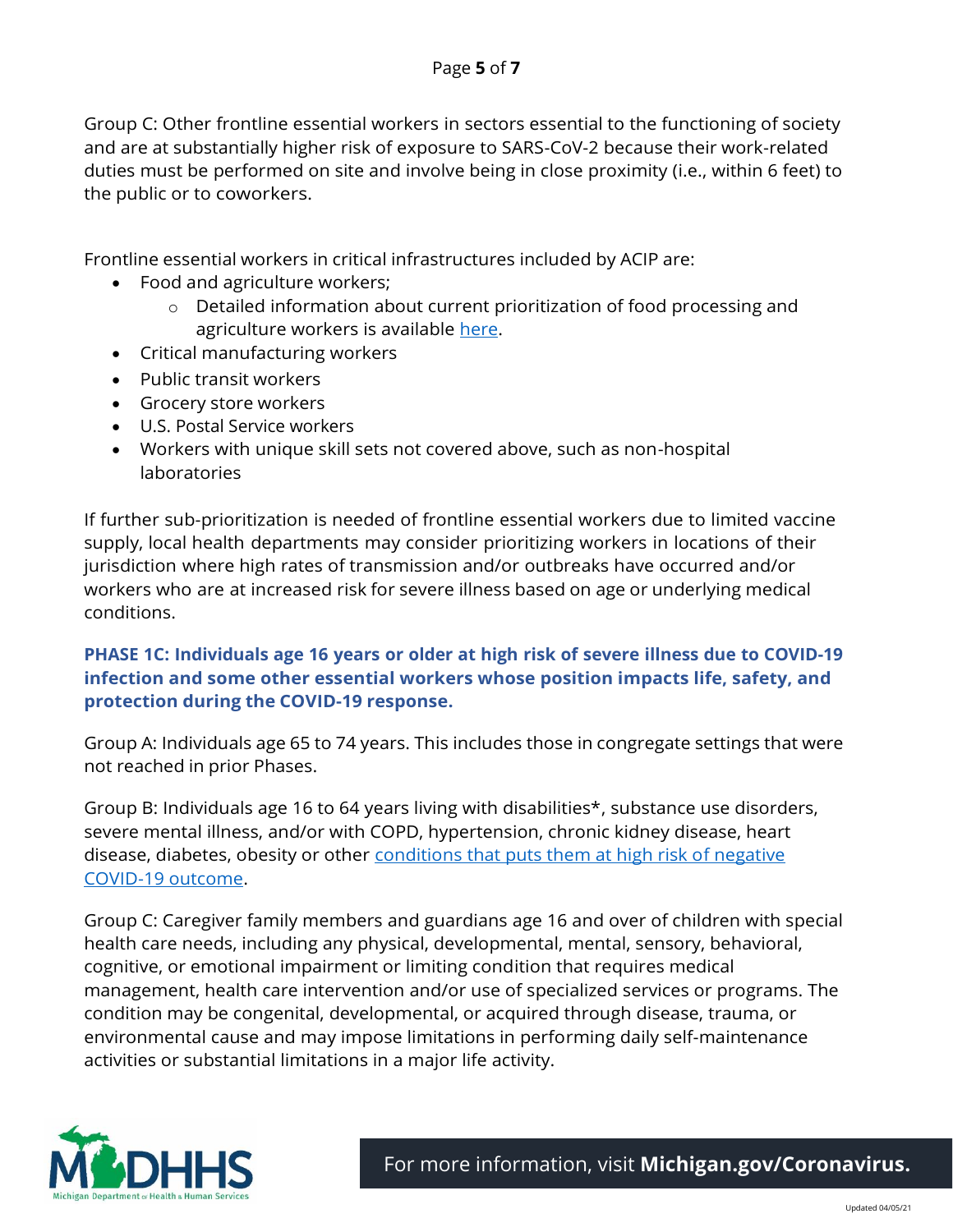If further sub-prioritization is needed due to limited vaccine supply, parent(s)/caregiver(s) who qualify for Private Duty Nursing (PDN) through Medicaid in their homes should be prioritized to receive the vaccine. Parent(s)/caregiver(s) of children with diagnoses including but not limited to primary pulmonary, nephrology, hematology, neurology, oncology, complex heart or breathing conditions, or because they are immune-compromised genetically or from medications used to treat their conditions should also be prioritized to receive the vaccine.

\* The ADA defines a person with a disability as a person who has a physical or mental impairment that substantially limits one or more major life activity. This includes people who have a record of such an impairment, even if they do not currently have a disability. Examples of major life activities include eating, sleeping, standing, lifting, reading, bending, concentrating, thinking, communicating, and working. In addition, the ADA also includes major bodily functions (e.g., "functions of the immune system, normal cell growth, digestive, bowel, bladder, neurological, brain, respiratory, circulatory, endocrine, and reproductive functions").

Some other essential workers whose work must be performed on site, not covered in prior Phases, will also likely be vaccinated during this phase most likely in the summer. MDHHS will adapt this guidance as vaccine availability becomes clearer.

#### **PHASE 2: Individuals 16 years of age or older**

All individuals who did not otherwise fit into the earlier groups for whom the vaccine is recommended.

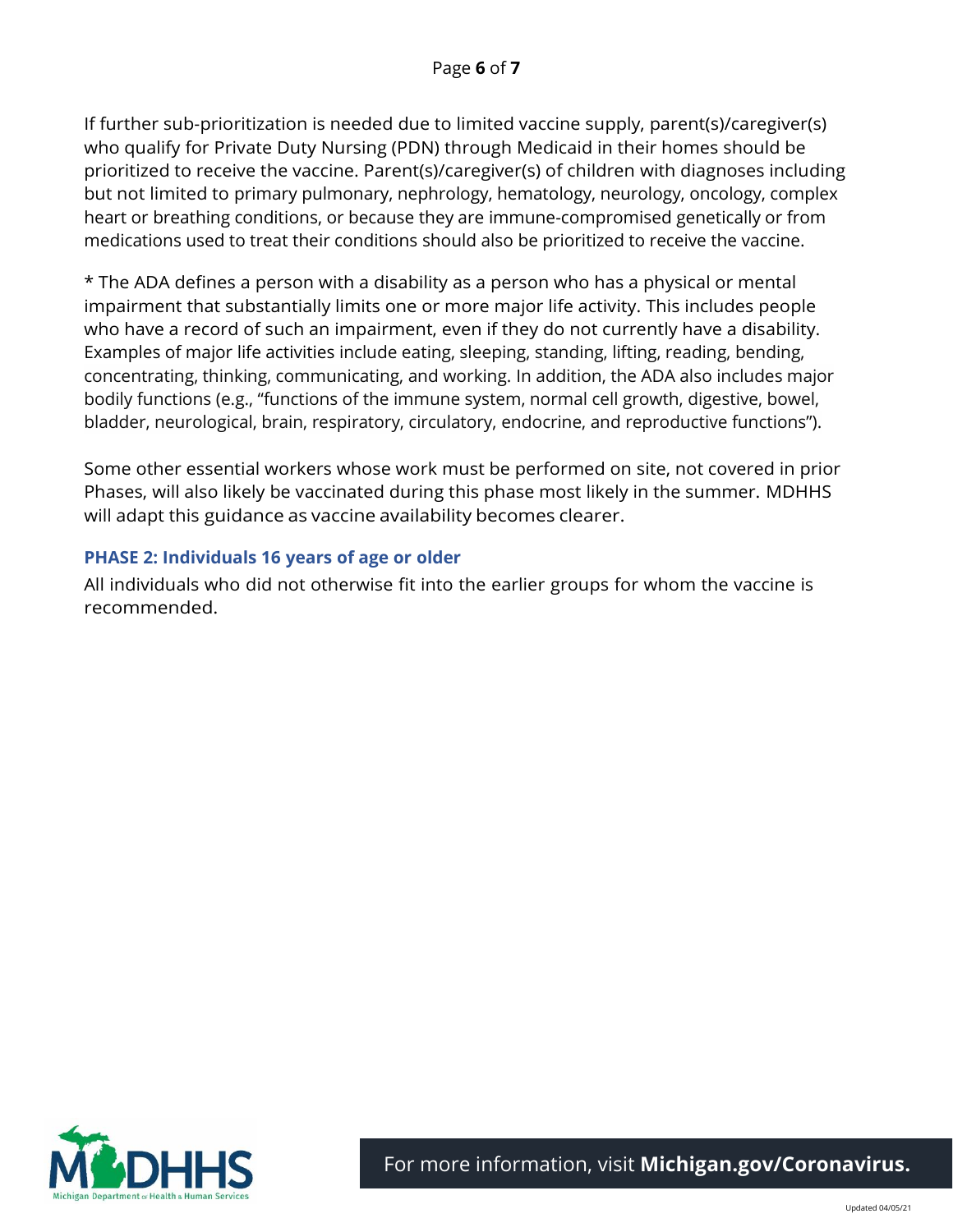## **BACKGROUND ON FEDERAL RECOMMENDATIONS**

MDHHS is following the Centers for Disease Control and Prevention [\(CDC\)](https://www.cdc.gov/mmwr/volumes/69/wr/mm695152e2.htm?s_cid=mm695152e2_w)  [recommendations](https://www.cdc.gov/mmwr/volumes/69/wr/mm695152e2.htm?s_cid=mm695152e2_w)<sup>i</sup> for prioritization of distribution and administration of COVID-19 vaccines for adults. CDC recommendations are based on input from the Advisory Committee on Immunization Practices (ACIP). This federal advisory committee is made up of medical and public health experts who develop recommendations on the use of vaccines in the United States. CDC and ACIP have defined populations for different vaccination phases.

**Phase 1A** includes paid and unpaid persons serving in health care settings who have direct or indirect exposure to patients or infectious materials and are unable to work from home, as well as residents of long-term care facilities.

**Phase 1B** includes frontline essential workers and individuals 75 years of age and older.

**Phase 1C** includes other essential workers, persons 65 to 74 years of age, and individuals 16 to 64 years of age with underlying medical conditions.

It is important to note that vaccination in one phase may not be complete before vaccination in another phase begins. There may be vaccination of individuals in different phases that occurs simultaneously.

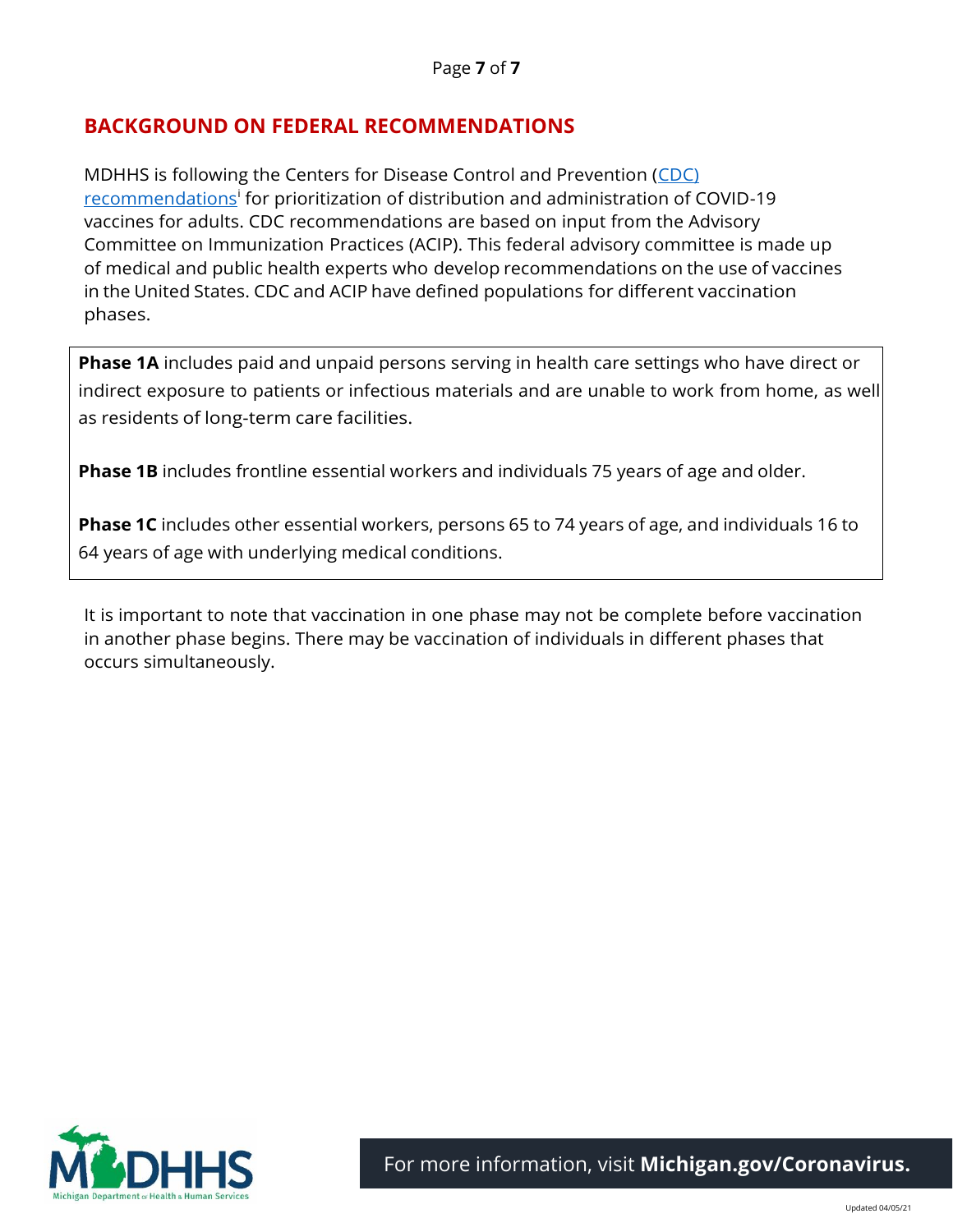# **ALLOCATION OF LIMITED SUPPLY**

### **If supply is limited, MDHHS will use ACIP goals and ethical principles to prioritize allocation of COVID-19 vaccinations.**

*ACIP's goals for recommending which groups should receive COVID-19 vaccines if supply is limited:*

- *Decrease death and serious disease as much as possible.*
- *Preserve functioning of society.*
- *Reduce the extra burden the disease is having on people already facing disparities.*
- *Increase the chance for everyone to enjoy health and well-being.*

*ACIP's ethical principles to guide decision-making process if supply is limited:*

*Maximize benefits and minimize harms* — Respect and care for people using the best available data to promote public health and minimize death and severe illness. *Mitigate health inequities* — Reduce health disparities in the burden of COVID-19 disease and death, and make sure everyone has the opportunity to be as healthy as possible. *Promote justice* — Treat affected groups, populations, and communities fairly. Remove unfair, unjust, and avoidable barriers to COVID-19 vaccination.

*Promote transparency* — Make a decision that is clear, understandable, and open for review. Allow and seek public participation in the creation and review of the decision processes.

MDHHS is also using the [CDC Social Vulnerability Index \(CDC SVI\)](https://www.atsdr.cdc.gov/placeandhealth/svi/index.html) for targeting distribution of supplies by geography within a phase of vaccination. The CDC SVI was used in establishing testing sites for COVID-19. The CDC SVI combines 15 U.S. census variables into a tool that helps local officials identify communities that may need support before, during, or after disasters. The CDC SVI is made up of indicators of socioeconomic status; household composition and disability; minority status and language spoken; and housing type and transportation. The CDC SVI status in Michigan communities correlates with the communities hardest hit by COVID-19 this spring, as well as areas of that state with high rates of risk factors for severe COVID-19 outcomes.

Based on information from ACIP $^{\parallel}$ , where sub-prioritization of frontline essential workers is needed due to limited vaccine supply, MDHHS will consider prioritizing:

- Workers in locations where high rates of transmission and/or outbreaks have occurred
- Workers who are at increased risk for severe illness based on age or underlying medical conditions.